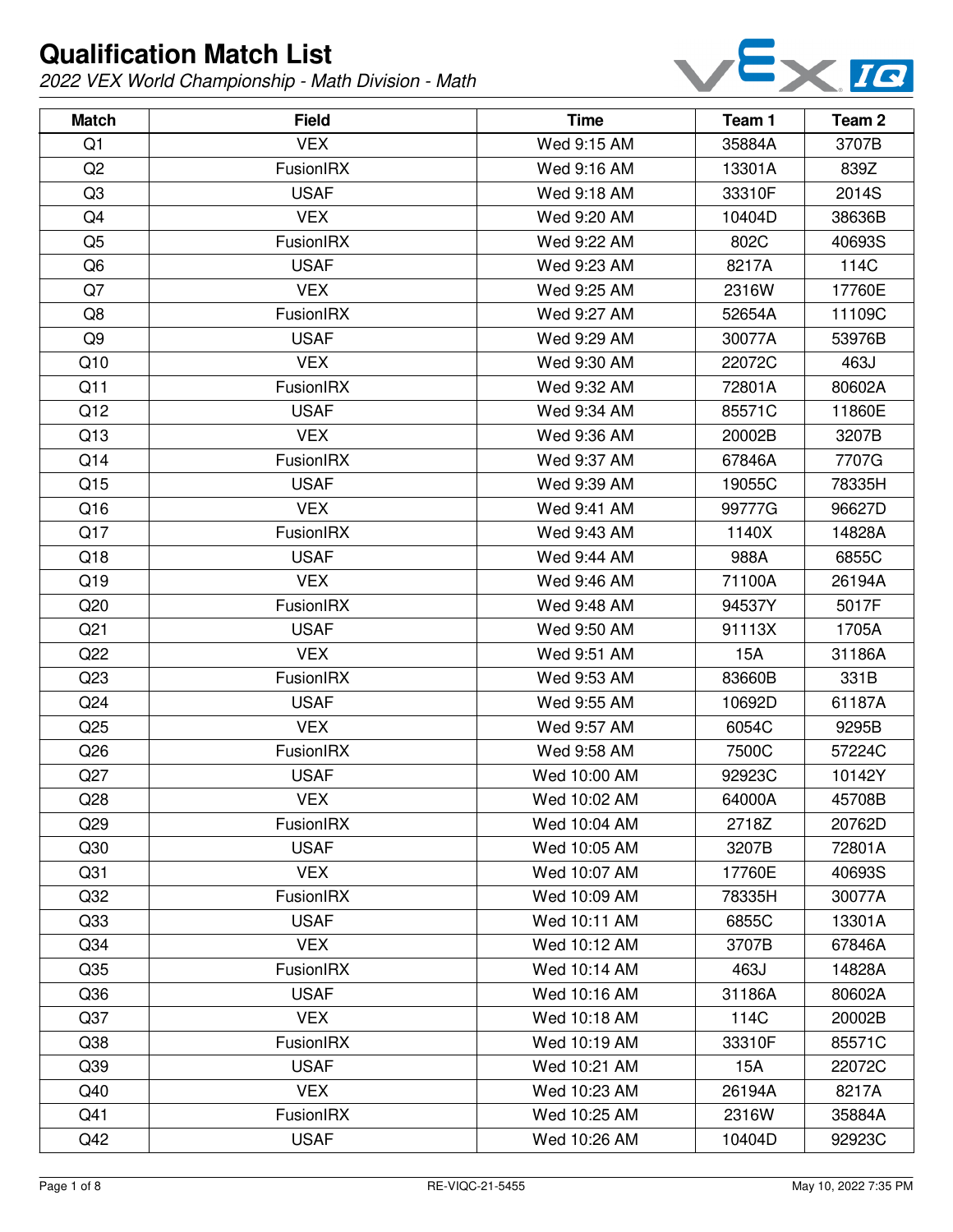

| <b>Match</b>    | <b>Field</b>     | <b>Time</b>  | Team 1 | Team 2 |
|-----------------|------------------|--------------|--------|--------|
| Q43             | <b>VEX</b>       | Wed 10:28 AM | 1705A  | 11860E |
| Q44             | FusionIRX        | Wed 10:30 AM | 7707G  | 2718Z  |
| Q45             | <b>USAF</b>      | Wed 10:32 AM | 10142Y | 10692D |
| Q46             | <b>VEX</b>       | Wed 10:33 AM | 45708B | 71100A |
| Q47             | FusionIRX        | Wed 10:35 AM | 839Z   | 5017F  |
| Q48             | <b>USAF</b>      | Wed 10:37 AM | 6054C  | 988A   |
| Q49             | <b>VEX</b>       | Wed 10:39 AM | 9295B  | 19055C |
| Q50             | FusionIRX        | Wed 10:40 AM | 20762D | 1140X  |
| Q51             | <b>USAF</b>      | Wed 10:42 AM | 61187A | 57224C |
| Q52             | <b>VEX</b>       | Wed 10:44 AM | 38636B | 99777G |
| Q53             | <b>FusionIRX</b> | Wed 10:46 AM | 96627D | 2014S  |
| Q54             | <b>USAF</b>      | Wed 10:47 AM | 331B   | 802C   |
| Q <sub>55</sub> | <b>VEX</b>       | Wed 10:49 AM | 53976B | 83660B |
| Q56             | FusionIRX        | Wed 10:51 AM | 52654A | 94537Y |
| Q57             | <b>USAF</b>      | Wed 10:53 AM | 11109C | 7500C  |
| Q58             | <b>VEX</b>       | Wed 10:54 AM | 91113X | 64000A |
| Q59             | FusionIRX        | Wed 10:56 AM | 40693S | 2316W  |
| Q60             | <b>USAF</b>      | Wed 10:58 AM | 45708B | 26194A |
| Q61             | <b>VEX</b>       | Wed 11:00 AM | 11860E | 67846A |
| Q62             | FusionIRX        | Wed 11:01 AM | 10692D | 6054C  |
| Q63             | <b>USAF</b>      | Wed 11:03 AM | 5017F  | 78335H |
| Q64             | <b>VEX</b>       | Wed 11:05 AM | 20762D | 85571C |
| Q65             | FusionIRX        | Wed 11:07 AM | 57224C | 3707B  |
| Q66             | <b>USAF</b>      | Wed 11:08 AM | 80602A | 7707G  |
| Q67             | <b>VEX</b>       | Wed 11:10 AM | 72801A | 22072C |
| Q68             | <b>FusionIRX</b> | Wed 11:12 AM | 1140X  | 10142Y |
| Q69             | <b>USAF</b>      | Wed 11:14 AM | 96627D | 30077A |
| Q70             | <b>VEX</b>       | Wed 11:15 AM | 99777G | 3207B  |
| Q71             | <b>FusionIRX</b> | Wed 11:17 AM | 331B   | 71100A |
| Q72             | <b>USAF</b>      | Wed 11:19 AM | 802C   | 94537Y |
| Q73             | <b>VEX</b>       | Wed 11:21 AM | 92923C | 91113X |
| Q74             | <b>FusionIRX</b> | Wed 11:22 AM | 53976B | 13301A |
| Q75             | <b>USAF</b>      | Wed 11:24 AM | 988A   | 20002B |
| Q76             | <b>VEX</b>       | Wed 11:26 AM | 2014S  | 114C   |
| Q77             | FusionIRX        | Wed 11:28 AM | 38636B | 2718Z  |
| Q78             | <b>USAF</b>      | Wed 11:29 AM | 31186A | 52654A |
| Q79             | <b>VEX</b>       | Wed 11:31 AM | 11109C | 19055C |
| Q80             | FusionIRX        | Wed 11:33 AM | 35884A | 8217A  |
| Q81             | <b>USAF</b>      | Wed 11:35 AM | 9295B  | 6855C  |
| Q82             | <b>VEX</b>       | Wed 11:36 AM | 17760E | 15A    |
| Q83             | <b>FusionIRX</b> | Wed 11:38 AM | 83660B | 839Z   |
| Q84             | <b>USAF</b>      | Wed 11:40 AM | 14828A | 10404D |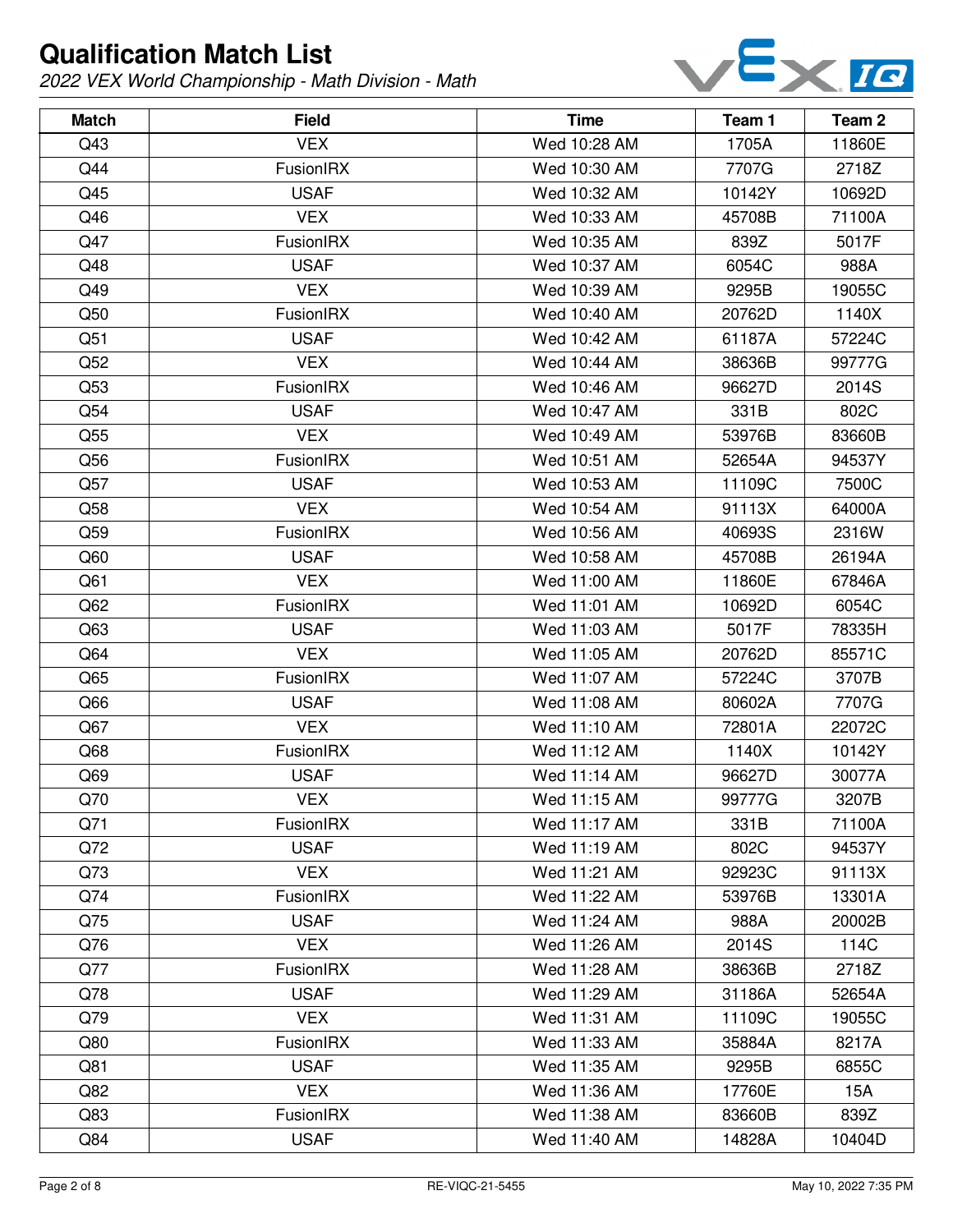

| <b>Match</b> | <b>Field</b>     | <b>Time</b>  | Team 1 | Team 2 |
|--------------|------------------|--------------|--------|--------|
| Q85          | <b>VEX</b>       | Wed 11:42 AM | 7500C  | 33310F |
| Q86          | FusionIRX        | Wed 11:43 AM | 64000A | 1705A  |
| Q87          | <b>USAF</b>      | Wed 11:45 AM | 463J   | 61187A |
| Q88          | <b>VEX</b>       | Wed 1:00 PM  | 11860E | 13301A |
| Q89          | FusionIRX        | Wed 1:01 PM  | 99777G | 1140X  |
| Q90          | <b>USAF</b>      | Wed 1:03 PM  | 85571C | 91113X |
| Q91          | <b>VEX</b>       | Wed 1:05 PM  | 114C   | 72801A |
| Q92          | FusionIRX        | Wed 1:07 PM  | 71100A | 52654A |
| Q93          | <b>USAF</b>      | Wed 1:09 PM  | 57224C | 6054C  |
| Q94          | <b>VEX</b>       | Wed 1:11 PM  | 40693S | 80602A |
| Q95          | <b>FusionIRX</b> | Wed 1:12 PM  | 67846A | 53976B |
| Q96          | <b>USAF</b>      | Wed 1:14 PM  | 6855C  | 20002B |
| Q97          | <b>VEX</b>       | Wed 1:16 PM  | 3707B  | 26194A |
| Q98          | FusionIRX        | Wed 1:18 PM  | 19055C | 45708B |
| Q99          | <b>USAF</b>      | Wed 1:20 PM  | 5017F  | 802C   |
| Q100         | <b>VEX</b>       | Wed 1:22 PM  | 988A   | 331B   |
| Q101         | FusionIRX        | Wed 1:23 PM  | 1705A  | 10692D |
| Q102         | <b>USAF</b>      | Wed 1:25 PM  | 2718Z  | 17760E |
| Q103         | <b>VEX</b>       | Wed 1:27 PM  | 10142Y | 20762D |
| Q104         | FusionIRX        | Wed 1:29 PM  | 64000A | 92923C |
| Q105         | <b>USAF</b>      | Wed 1:31 PM  | 94537Y | 839Z   |
| Q106         | <b>VEX</b>       | Wed 1:33 PM  | 96627D | 7500C  |
| Q107         | FusionIRX        | Wed 1:34 PM  | 31186A | 38636B |
| Q108         | <b>USAF</b>      | Wed 1:36 PM  | 15A    | 11109C |
| Q109         | <b>VEX</b>       | Wed 1:38 PM  | 8217A  | 463J   |
| Q110         | FusionIRX        | Wed 1:40 PM  | 2014S  | 22072C |
| Q111         | <b>USAF</b>      | Wed 1:42 PM  | 7707G  | 2316W  |
| Q112         | <b>VEX</b>       | Wed 1:44 PM  | 83660B | 10404D |
| Q113         | <b>FusionIRX</b> | Wed 1:45 PM  | 3207B  | 35884A |
| Q114         | <b>USAF</b>      | Wed 1:47 PM  | 14828A | 33310F |
| Q115         | <b>VEX</b>       | Wed 1:49 PM  | 61187A | 78335H |
| Q116         | <b>FusionIRX</b> | Wed 1:51 PM  | 30077A | 9295B  |
| Q117         | <b>USAF</b>      | Wed 1:53 PM  | 10142Y | 3707B  |
| Q118         | <b>VEX</b>       | Wed 1:55 PM  | 11860E | 331B   |
| Q119         | FusionIRX        | Wed 1:56 PM  | 45708B | 85571C |
| Q120         | <b>USAF</b>      | Wed 1:58 PM  | 53976B | 52654A |
| Q121         | <b>VEX</b>       | Wed 2:00 PM  | 57224C | 1705A  |
| Q122         | FusionIRX        | Wed 2:02 PM  | 19055C | 5017F  |
| Q123         | <b>USAF</b>      | Wed 2:04 PM  | 839Z   | 92923C |
| Q124         | <b>VEX</b>       | Wed 2:06 PM  | 20762D | 67846A |
| Q125         | <b>FusionIRX</b> | Wed 2:07 PM  | 802C   | 71100A |
| Q126         | <b>USAF</b>      | Wed 2:09 PM  | 26194A | 31186A |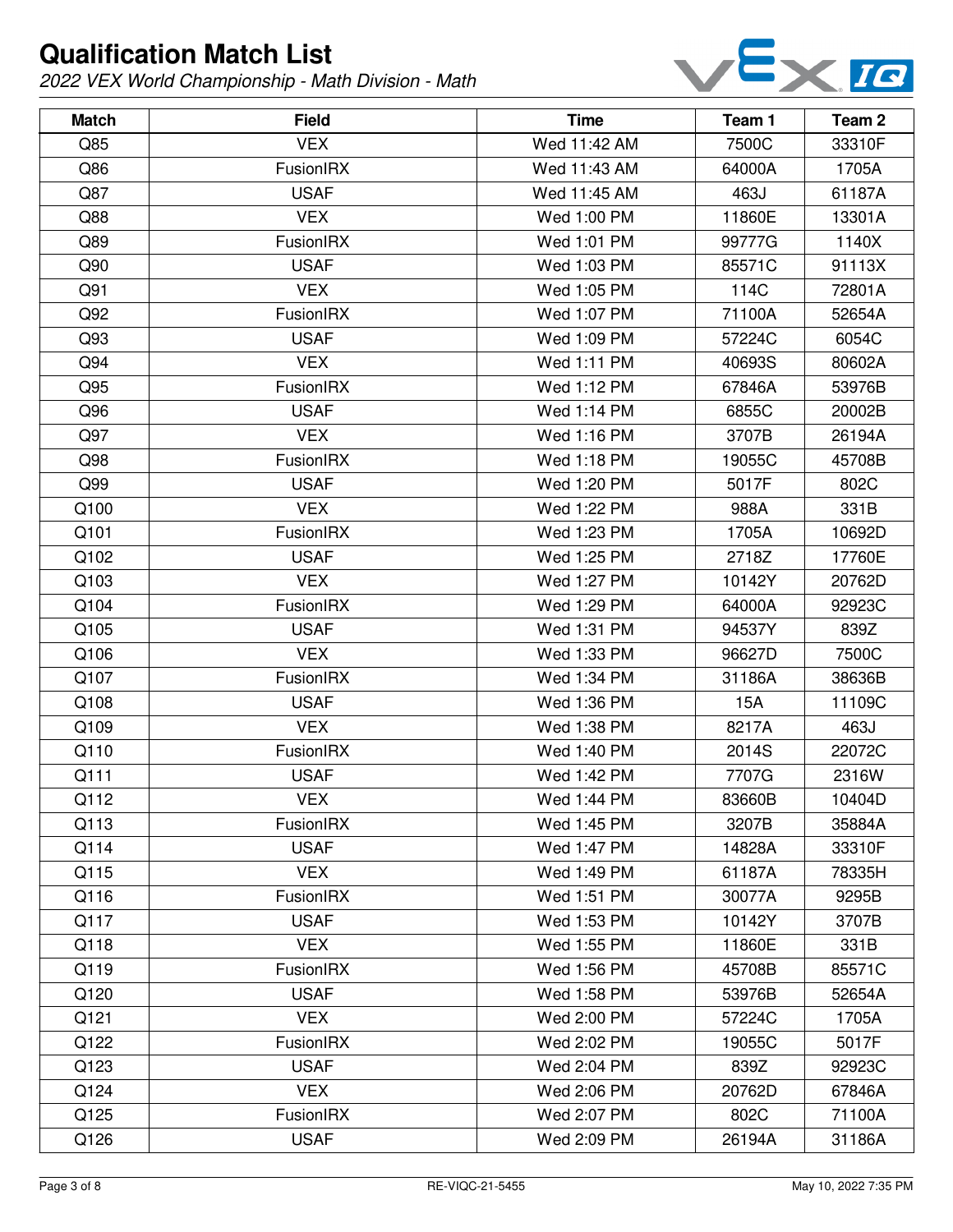

| <b>Match</b> | <b>Field</b>     | <b>Time</b> | Team 1 | Team 2 |
|--------------|------------------|-------------|--------|--------|
| Q127         | <b>VEX</b>       | Wed 2:11 PM | 35884A | 91113X |
| Q128         | FusionIRX        | Wed 2:13 PM | 80602A | 14828A |
| Q129         | <b>USAF</b>      | Wed 2:15 PM | 6855C  | 33310F |
| Q130         | <b>VEX</b>       | Wed 2:17 PM | 30077A | 99777G |
| Q131         | FusionIRX        | Wed 2:18 PM | 114C   | 9295B  |
| Q132         | <b>USAF</b>      | Wed 2:20 PM | 22072C | 2718Z  |
| Q133         | <b>VEX</b>       | Wed 2:22 PM | 6054C  | 61187A |
| Q134         | FusionIRX        | Wed 2:24 PM | 78335H | 8217A  |
| Q135         | <b>USAF</b>      | Wed 2:26 PM | 17760E | 1140X  |
| Q136         | <b>VEX</b>       | Wed 2:28 PM | 463J   | 64000A |
| Q137         | <b>FusionIRX</b> | Wed 2:29 PM | 3207B  | 988A   |
| Q138         | <b>USAF</b>      | Wed 2:31 PM | 2316W  | 7500C  |
| Q139         | <b>VEX</b>       | Wed 2:33 PM | 20002B | 94537Y |
| Q140         | FusionIRX        | Wed 2:35 PM | 13301A | 72801A |
| Q141         | <b>USAF</b>      | Wed 2:37 PM | 11109C | 40693S |
| Q142         | <b>VEX</b>       | Wed 2:39 PM | 7707G  | 10404D |
| Q143         | FusionIRX        | Wed 2:40 PM | 10692D | 2014S  |
| Q144         | <b>USAF</b>      | Wed 2:42 PM | 15A    | 83660B |
| Q145         | <b>VEX</b>       | Wed 2:44 PM | 38636B | 96627D |
| Q146         | FusionIRX        | Wed 2:46 PM | 26194A | 53976B |
| Q147         | <b>USAF</b>      | Wed 2:48 PM | 2718Z  | 31186A |
| Q148         | <b>VEX</b>       | Wed 2:50 PM | 91113X | 57224C |
| Q149         | FusionIRX        | Wed 2:51 PM | 52654A | 14828A |
| Q150         | <b>USAF</b>      | Wed 2:53 PM | 64000A | 19055C |
| Q151         | <b>VEX</b>       | Wed 2:55 PM | 33310F | 839Z   |
| Q152         | FusionIRX        | Wed 2:57 PM | 92923C | 2316W  |
| Q153         | <b>USAF</b>      | Wed 2:59 PM | 8217A  | 3207B  |
| Q154         | <b>VEX</b>       | Wed 3:01 PM | 13301A | 3707B  |
| Q155         | <b>FusionIRX</b> | Wed 3:02 PM | 5017F  | 30077A |
| Q156         | <b>USAF</b>      | Wed 3:04 PM | 7500C  | 80602A |
| Q157         | <b>VEX</b>       | Wed 3:06 PM | 10142Y | 45708B |
| Q158         | FusionIRX        | Wed 3:08 PM | 61187A | 114C   |
| Q159         | <b>USAF</b>      | Wed 3:10 PM | 38636B | 11109C |
| Q160         | <b>VEX</b>       | Wed 3:12 PM | 1705A  | 6054C  |
| Q161         | FusionIRX        | Wed 3:13 PM | 22072C | 802C   |
| Q162         | <b>USAF</b>      | Wed 3:15 PM | 71100A | 463J   |
| Q163         | <b>VEX</b>       | Wed 3:17 PM | 2014S  | 40693S |
| Q164         | FusionIRX        | Wed 3:19 PM | 67846A | 99777G |
| Q165         | <b>USAF</b>      | Wed 3:21 PM | 6855C  | 17760E |
| Q166         | <b>VEX</b>       | Wed 3:23 PM | 78335H | 20002B |
| Q167         | <b>FusionIRX</b> | Wed 3:24 PM | 72801A | 1140X  |
| Q168         | <b>USAF</b>      | Wed 3:26 PM | 83660B | 11860E |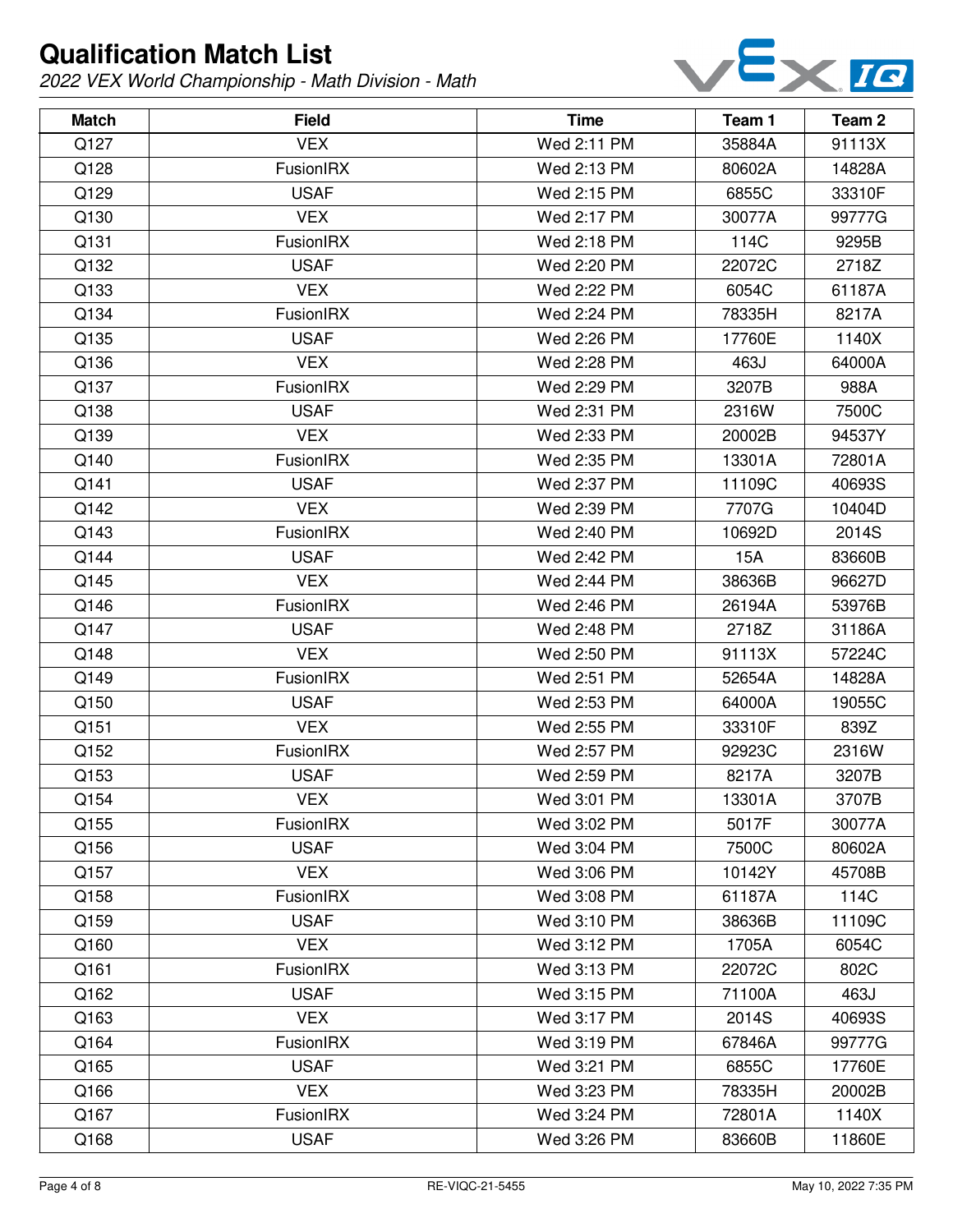

| <b>Match</b> | <b>Field</b>     | <b>Time</b> | Team 1 | Team 2     |
|--------------|------------------|-------------|--------|------------|
| Q169         | <b>VEX</b>       | Wed 3:28 PM | 35884A | 15A        |
| Q170         | FusionIRX        | Wed 3:30 PM | 85571C | 331B       |
| Q171         | <b>USAF</b>      | Wed 3:32 PM | 96627D | 10692D     |
| Q172         | <b>VEX</b>       | Wed 3:34 PM | 10404D | 94537Y     |
| Q173         | <b>FusionIRX</b> | Wed 3:35 PM | 9295B  | 988A       |
| Q174         | <b>USAF</b>      | Wed 3:37 PM | 20762D | 7707G      |
| Q175         | <b>VEX</b>       | Wed 3:39 PM | 22072C | 31186A     |
| Q176         | FusionIRX        | Wed 3:41 PM | 71100A | 53976B     |
| Q177         | <b>USAF</b>      | Wed 3:43 PM | 11109C | 5017F      |
| Q178         | <b>VEX</b>       | Wed 3:45 PM | 8217A  | 67846A     |
| Q179         | <b>FusionIRX</b> | Wed 3:46 PM | 80602A | 64000A     |
| Q180         | <b>USAF</b>      | Wed 3:48 PM | 91113X | 52654A     |
| Q181         | <b>VEX</b>       | Wed 3:50 PM | 61187A | 10142Y     |
| Q182         | FusionIRX        | Wed 3:52 PM | 72801A | 6855C      |
| Q183         | <b>USAF</b>      | Wed 3:54 PM | 92923C | 802C       |
| Q184         | <b>VEX</b>       | Wed 3:56 PM | 6054C  | 33310F     |
| Q185         | FusionIRX        | Wed 3:57 PM | 331B   | <b>15A</b> |
| Q186         | <b>USAF</b>      | Wed 3:59 PM | 14828A | 3207B      |
| Q187         | <b>VEX</b>       | Wed 4:01 PM | 988A   | 83660B     |
| Q188         | FusionIRX        | Wed 4:03 PM | 2316W  | 45708B     |
| Q189         | <b>USAF</b>      | Wed 4:05 PM | 9295B  | 10692D     |
| Q190         | <b>VEX</b>       | Wed 4:07 PM | 7500C  | 35884A     |
| Q191         | FusionIRX        | Wed 4:08 PM | 839Z   | 85571C     |
| Q192         | <b>USAF</b>      | Wed 4:10 PM | 40693S | 99777G     |
| Q193         | <b>VEX</b>       | Wed 4:12 PM | 3707B  | 19055C     |
| Q194         | <b>FusionIRX</b> | Wed 4:14 PM | 20002B | 26194A     |
| Q195         | <b>USAF</b>      | Wed 4:16 PM | 30077A | 114C       |
| Q196         | <b>VEX</b>       | Wed 4:18 PM | 1705A  | 13301A     |
| Q197         | FusionIRX        | Wed 4:19 PM | 57224C | 96627D     |
| Q198         | <b>USAF</b>      | Wed 4:21 PM | 2014S  | 2718Z      |
| Q199         | <b>VEX</b>       | Wed 4:23 PM | 94537Y | 463J       |
| Q200         | FusionIRX        | Wed 4:25 PM | 17760E | 7707G      |
| Q201         | <b>USAF</b>      | Wed 4:27 PM | 11860E | 10404D     |
| Q202         | <b>VEX</b>       | Wed 4:29 PM | 38636B | 20762D     |
| Q203         | FusionIRX        | Wed 4:30 PM | 1140X  | 78335H     |
| Q204         | <b>USAF</b>      | Thu 8:15 AM | 72801A | 11109C     |
| Q205         | <b>VEX</b>       | Thu 8:16 AM | 52654A | 35884A     |
| Q206         | FusionIRX        | Thu 8:18 AM | 99777G | 53976B     |
| Q207         | <b>USAF</b>      | Thu 8:20 AM | 19055C | 91113X     |
| Q208         | <b>VEX</b>       | Thu 8:22 AM | 80602A | 20002B     |
| Q209         | FusionIRX        | Thu 8:24 AM | 30077A | 22072C     |
| Q210         | <b>USAF</b>      | Thu 8:26 AM | 33310F | 61187A     |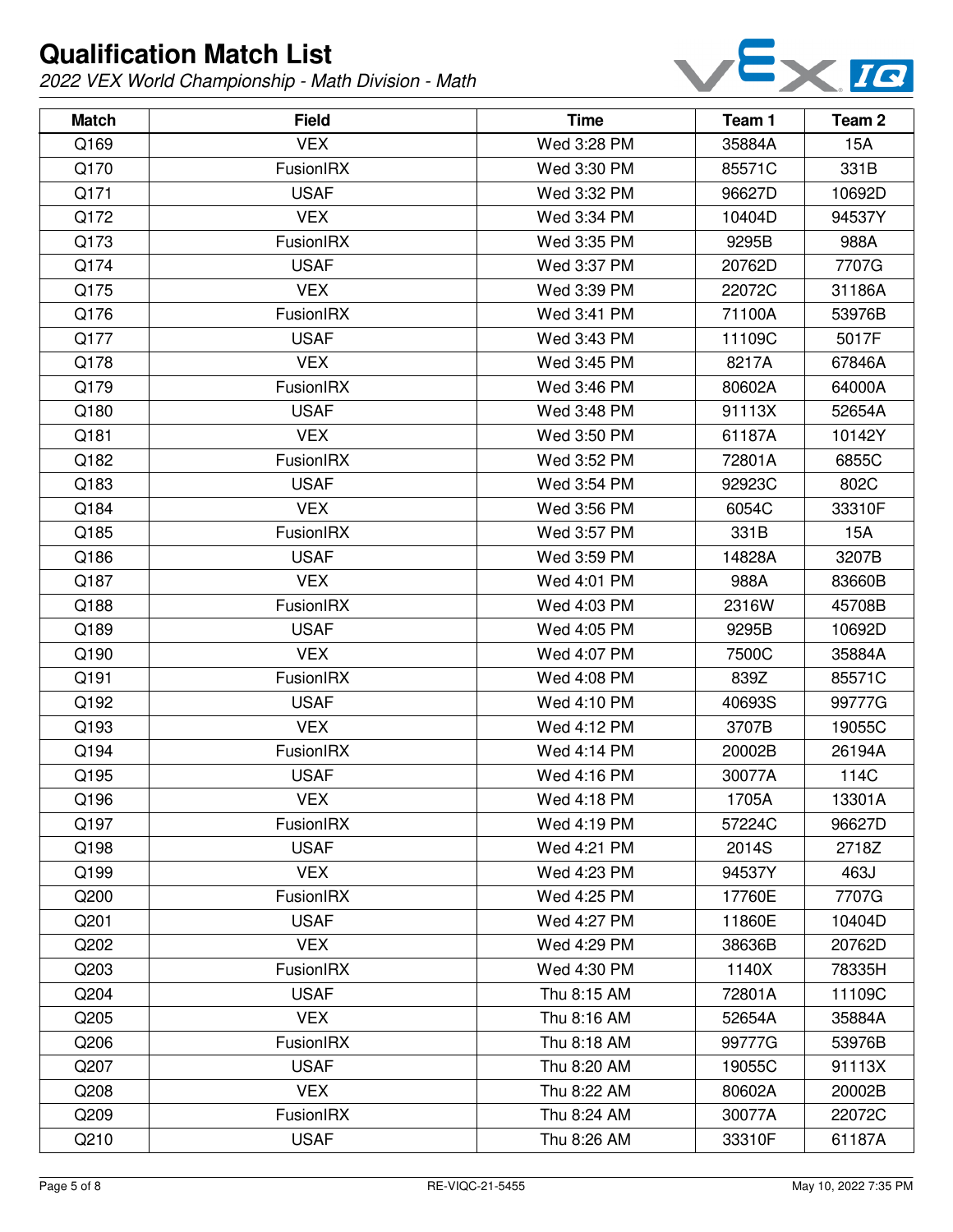

| <b>Match</b> | <b>Field</b>     | <b>Time</b> | Team 1 | Team 2 |
|--------------|------------------|-------------|--------|--------|
| Q211         | <b>VEX</b>       | Thu 8:28 AM | 13301A | 96627D |
| Q212         | FusionIRX        | Thu 8:30 AM | 839Z   | 9295B  |
| Q213         | <b>USAF</b>      | Thu 8:32 AM | 2718Z  | 7500C  |
| Q214         | <b>VEX</b>       | Thu 8:34 AM | 17760E | 1705A  |
| Q215         | FusionIRX        | Thu 8:36 AM | 26194A | 331B   |
| Q216         | <b>USAF</b>      | Thu 8:38 AM | 10692D | 92923C |
| Q217         | <b>VEX</b>       | Thu 8:39 AM | 40693S | 10142Y |
| Q218         | FusionIRX        | Thu 8:41 AM | 78335H | 83660B |
| Q219         | <b>USAF</b>      | Thu 8:43 AM | 114C   | 5017F  |
| Q220         | <b>VEX</b>       | Thu 8:45 AM | 14828A | 6855C  |
| Q221         | FusionIRX        | Thu 8:47 AM | 7707G  | 64000A |
| Q222         | <b>USAF</b>      | Thu 8:49 AM | 85571C | 6054C  |
| Q223         | <b>VEX</b>       | Thu 8:51 AM | 3707B  | 31186A |
| Q224         | FusionIRX        | Thu 8:53 AM | 8217A  | 2316W  |
| Q225         | <b>USAF</b>      | Thu 8:55 AM | 67846A | 802C   |
| Q226         | <b>VEX</b>       | Thu 8:57 AM | 3207B  | 2014S  |
| Q227         | FusionIRX        | Thu 8:59 AM | 1140X  | 15A    |
| Q228         | <b>USAF</b>      | Thu 9:01 AM | 94537Y | 71100A |
| Q229         | <b>VEX</b>       | Thu 9:02 AM | 11860E | 57224C |
| Q230         | FusionIRX        | Thu 9:04 AM | 10404D | 20762D |
| Q231         | <b>USAF</b>      | Thu 9:06 AM | 45708B | 988A   |
| Q232         | <b>VEX</b>       | Thu 9:08 AM | 463J   | 38636B |
| Q233         | FusionIRX        | Thu 9:10 AM | 22072C | 10142Y |
| Q234         | <b>USAF</b>      | Thu 9:12 AM | 331B   | 80602A |
| Q235         | <b>VEX</b>       | Thu 9:14 AM | 83660B | 52654A |
| Q236         | FusionIRX        | Thu 9:16 AM | 96627D | 33310F |
| Q237         | <b>USAF</b>      | Thu 9:18 AM | 7707G  | 3707B  |
| Q238         | <b>VEX</b>       | Thu 9:20 AM | 20002B | 72801A |
| Q239         | <b>FusionIRX</b> | Thu 9:22 AM | 11109C | 17760E |
| Q240         | <b>USAF</b>      | Thu 9:24 AM | 5017F  | 6855C  |
| Q241         | <b>VEX</b>       | Thu 9:25 AM | 92923C | 15A    |
| Q242         | FusionIRX        | Thu 9:27 AM | 85571C | 40693S |
| Q243         | <b>USAF</b>      | Thu 9:29 AM | 14828A | 26194A |
| Q244         | <b>VEX</b>       | Thu 9:31 AM | 114C   | 10692D |
| Q245         | FusionIRX        | Thu 9:33 AM | 839Z   | 19055C |
| Q246         | <b>USAF</b>      | Thu 9:35 AM | 802C   | 91113X |
| Q247         | <b>VEX</b>       | Thu 9:37 AM | 463J   | 2014S  |
| Q248         | FusionIRX        | Thu 9:39 AM | 53976B | 61187A |
| Q249         | <b>USAF</b>      | Thu 9:41 AM | 9295B  | 11860E |
| Q250         | <b>VEX</b>       | Thu 9:43 AM | 20762D | 45708B |
| Q251         | <b>FusionIRX</b> | Thu 9:45 AM | 1140X  | 57224C |
| Q252         | <b>USAF</b>      | Thu 9:47 AM | 99777G | 8217A  |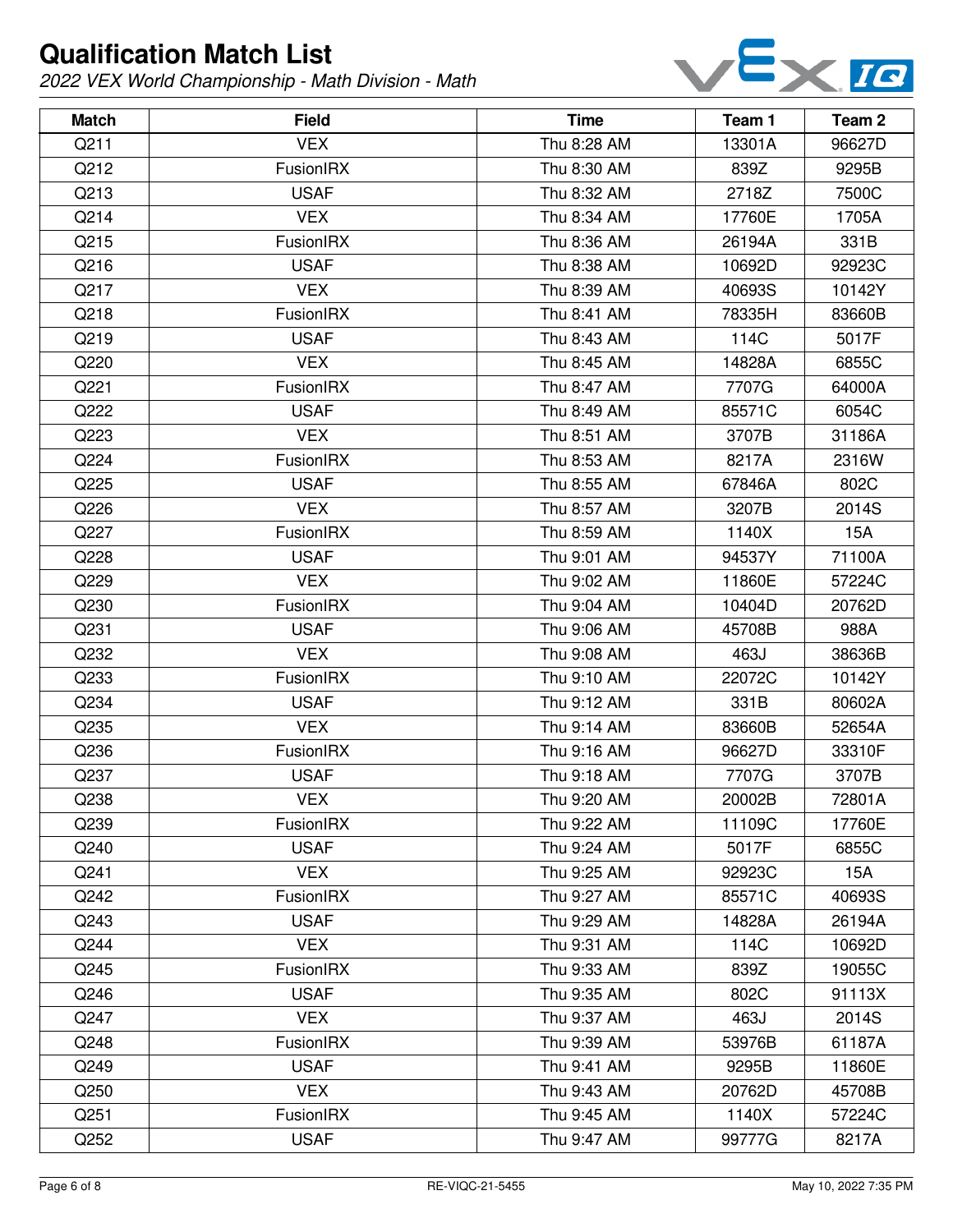

| <b>Match</b> | <b>Field</b>     | <b>Time</b>  | Team 1 | Team <sub>2</sub> |
|--------------|------------------|--------------|--------|-------------------|
| Q253         | <b>VEX</b>       | Thu 9:48 AM  | 3207B  | 71100A            |
| Q254         | FusionIRX        | Thu 9:50 AM  | 78335H | 6054C             |
| Q255         | <b>USAF</b>      | Thu 9:52 AM  | 13301A | 2718Z             |
| Q256         | <b>VEX</b>       | Thu 9:54 AM  | 30077A | 38636B            |
| Q257         | FusionIRX        | Thu 9:56 AM  | 35884A | 67846A            |
| Q258         | <b>USAF</b>      | Thu 9:58 AM  | 94537Y | 988A              |
| Q259         | <b>VEX</b>       | Thu 10:00 AM | 1705A  | 7500C             |
| Q260         | FusionIRX        | Thu 10:02 AM | 10404D | 64000A            |
| Q261         | <b>USAF</b>      | Thu 10:04 AM | 31186A | 2316W             |
| Q262         | <b>VEX</b>       | Thu 10:06 AM | 14828A | 22072C            |
| Q263         | <b>FusionIRX</b> | Thu 10:08 AM | 26194A | 114C              |
| Q264         | <b>USAF</b>      | Thu 10:10 AM | 331B   | 10692D            |
| Q265         | <b>VEX</b>       | Thu 10:11 AM | 20762D | 96627D            |
| Q266         | FusionIRX        | Thu 10:13 AM | 52654A | 9295B             |
| Q267         | <b>USAF</b>      | Thu 10:15 AM | 71100A | 57224C            |
| Q268         | <b>VEX</b>       | Thu 10:17 AM | 3707B  | 1140X             |
| Q269         | FusionIRX        | Thu 10:19 AM | 7707G  | 92923C            |
| Q270         | <b>USAF</b>      | Thu 10:21 AM | 19055C | 85571C            |
| Q271         | <b>VEX</b>       | Thu 10:23 AM | 61187A | 38636B            |
| Q272         | FusionIRX        | Thu 10:25 AM | 988A   | 53976B            |
| Q273         | <b>USAF</b>      | Thu 10:27 AM | 78335H | 3207B             |
| Q274         | <b>VEX</b>       | Thu 10:29 AM | 6855C  | 2014S             |
| Q275         | FusionIRX        | Thu 10:31 AM | 802C   | 64000A            |
| Q276         | <b>USAF</b>      | Thu 10:33 AM | 10142Y | 7500C             |
| Q277         | <b>VEX</b>       | Thu 10:34 AM | 45708B | 2718Z             |
| Q278         | <b>FusionIRX</b> | Thu 10:36 AM | 31186A | 11860E            |
| Q279         | <b>USAF</b>      | Thu 10:38 AM | 8217A  | 83660B            |
| Q280         | <b>VEX</b>       | Thu 10:40 AM | 20002B | 91113X            |
| Q281         | <b>FusionIRX</b> | Thu 10:42 AM | 463J   | 30077A            |
| Q282         | <b>USAF</b>      | Thu 10:44 AM | 2316W  | 6054C             |
| Q283         | <b>VEX</b>       | Thu 10:46 AM | 10404D | 13301A            |
| Q284         | FusionIRX        | Thu 10:48 AM | 5017F  | 1705A             |
| Q285         | <b>USAF</b>      | Thu 10:50 AM | 72801A | 17760E            |
| Q286         | <b>VEX</b>       | Thu 10:52 AM | 80602A | 94537Y            |
| Q287         | FusionIRX        | Thu 10:54 AM | 15A    | 33310F            |
| Q288         | <b>USAF</b>      | Thu 10:56 AM | 40693S | 35884A            |
| Q289         | <b>VEX</b>       | Thu 10:57 AM | 67846A | 839Z              |
| Q290         | FusionIRX        | Thu 10:59 AM | 99777G | 11109C            |
| Q291         | <b>USAF</b>      | Thu 11:01 AM | 6855C  | 78335H            |
| Q292         | <b>VEX</b>       | Thu 11:03 AM | 38636B | 114C              |
| Q293         | FusionIRX        | Thu 11:05 AM | 2014S  | 52654A            |
| Q294         | <b>USAF</b>      | Thu 11:07 AM | 96627D | 22072C            |